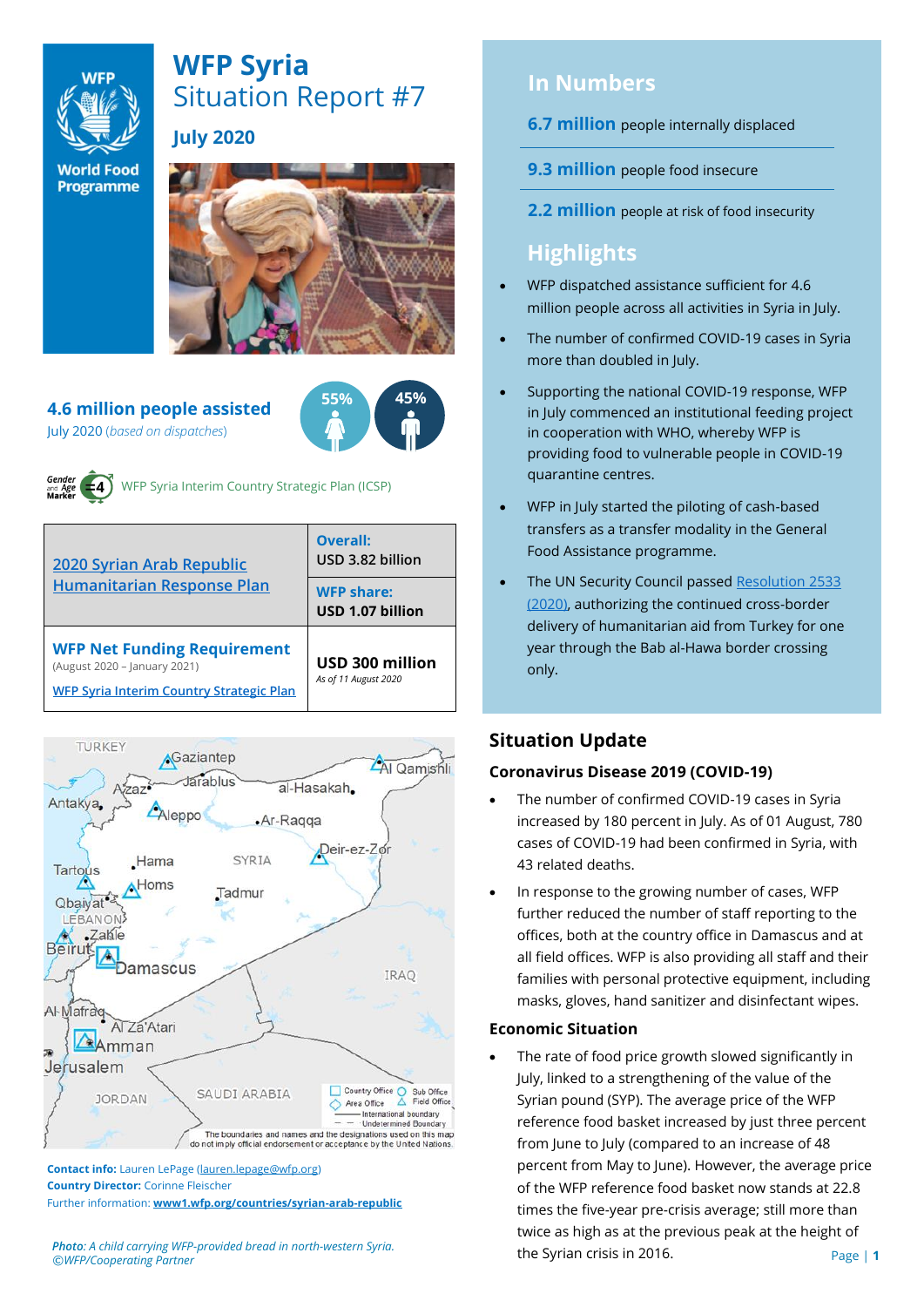- A WFP Syria COVID-19 Socio-Economic Impact Assessment Study, COVID-19 found that over the period where COVID-19 mitigation measures remained in effect (roughly mid-March to end-May 2020), supply chains were disrupted, and food prices saw significant growth, exacerbating the already severe effects of the Lebanese financial crisis. As a result, food security has worsened compared to previous years across Syria.
- Based on the current trends it is expected that a period of further economic contraction lies head, with reduced production, increased poverty rates and further food security deterioration.

#### **North-Western Syria**

- Following the deterioration seen in June, the security situation in north-western Syria remained volatile in July, with airstrikes and artillery shelling reported across multiple areas, centered on southern Idlib governorate.
- On 12 July, the UN Security Council passed Resolution [2533 \(2020\),](https://undocs.org/en/S/RES/2533(2020)) authorizing the continued cross-border delivery of humanitarian assistance across the border from Turkey to Syria for one year through the Bab al-Hawa crossing only. This effectively shut down crossborder operation at the Bab al-Salaam border crossing which has accounted for 22 percent of all WFP crossborder deliveries so far this year.
- Thanks to the pre-positioning of food completed by WFP ahead of the 10 July expiration of the previous crossborder resolution, there were no interruptions in the provision of assistance inside north-western Syria.
- WFP and the Logistics Cluster have finalized a plan for the enhancement of the capacity of the remaining Bab al-Hawa border crossing hub, which will be expanded to cover the entire transhipment requirement for deliveries to north-western Syria.
- WFP reached 1.3 million people in north-western Syria under the July GFA distribution cycle. WFP also assisted 62,900 children with nutrition assistance.

#### **North-Eastern Syria**

- In July, WFP completed distributions of two months' worth of food rations in the IDP camps of north-eastern Syria. WFP continued its COVID-19 mitigation measures to ensure the safety and security of staff and beneficiaries while limiting COVID-19 exposure risk.
- WFP delivered food for 822,200 people across the northeastern governorates of Al-Hasakeh, Ar-Raqqa and Deir Ezzor in June.

#### **Southern Syria**

The security situation in southern Syria remained volatile in July, with multiple security incidents reported in Dar'a governorate over the course of the month.

• WFP delivered food for 1.3 million people across the southern governorates of As-Sweida, Dar'a, Damascus, Rural Damascus, and Quneitra in July.

#### **WFP Response**

- WFP dispatched humanitarian assistance sufficient for an estimated 4.6 million people across all activities in Syria in July.
- A total of USD 2.9 million in cash-based transfers (CBT) was distributed to 176,500 WFP beneficiaries across three activities: Nutrition (Malnutrition prevention support to pregnant and lactating women and girls), Livelihoods and Resilience, and School Feeding (support to out-of-school children).
- As part of the COVID-19 response, WFP is supporting UNICEF and UNFPA with the priovision of hygiene items through WFPs CBT programmes. In July, a total of USD 23,733 from UNFPA were distributed to 10,600 pregnant and lactating women through WFP's CBT delivery mechanism.

#### **General Food Assistance (GFA) Programme**

- In July, WFP dispatched GFA sufficient for some 4.6 million people across all 14 Syrian governorates.
- Cross-border deliveries from Turkey accounted for 30 percent of the total WFP general food assistance dispatched. This includes food rations for some 1.4 million people areas of Idlib and Aleppo governorate inaccessible from inside Syria.
- WFP in July started piloting the use of cash-based transfers (CBT) as a transfer modality in the GFA programme. Electronic SCOPE cards were distributed to 6,750 beneficiaries in Damascus and Rural Damascus governorate, with beneficiaries receiving a partial entitlement through the CBT. Some food items will be provided in-kind to avoud market disruptions, and to mitigate risks relates to high prices and inflation.
- Working with UNICEF, soap is included in all WFP GFA food rations, as well as drawing kits to children in 250,000 families across UNICEF-targeted areas.

#### **Livelihood and Resilience Programme**

- In July, WFP reached some 64,000 people under its livelihood and resilience projects across Rural Damascus, Dar'a, Quneitra, As-Sweida. Aleppo, Homs, Hama, Lattakia, Tartous and Deir Ezzor governorates.
- As part of the COVID-10 response, WFP has made hygiene items available to beneficiaries of the Livelihoods and Resilience programme receiveing CBT.

#### **School Feeding Programme**

As a result of the closure of all schools to curb the spread of COVID-19, WFP's in-school School Feeding activities remained suspended in July, affecting the provision of assistance to close to one million children.